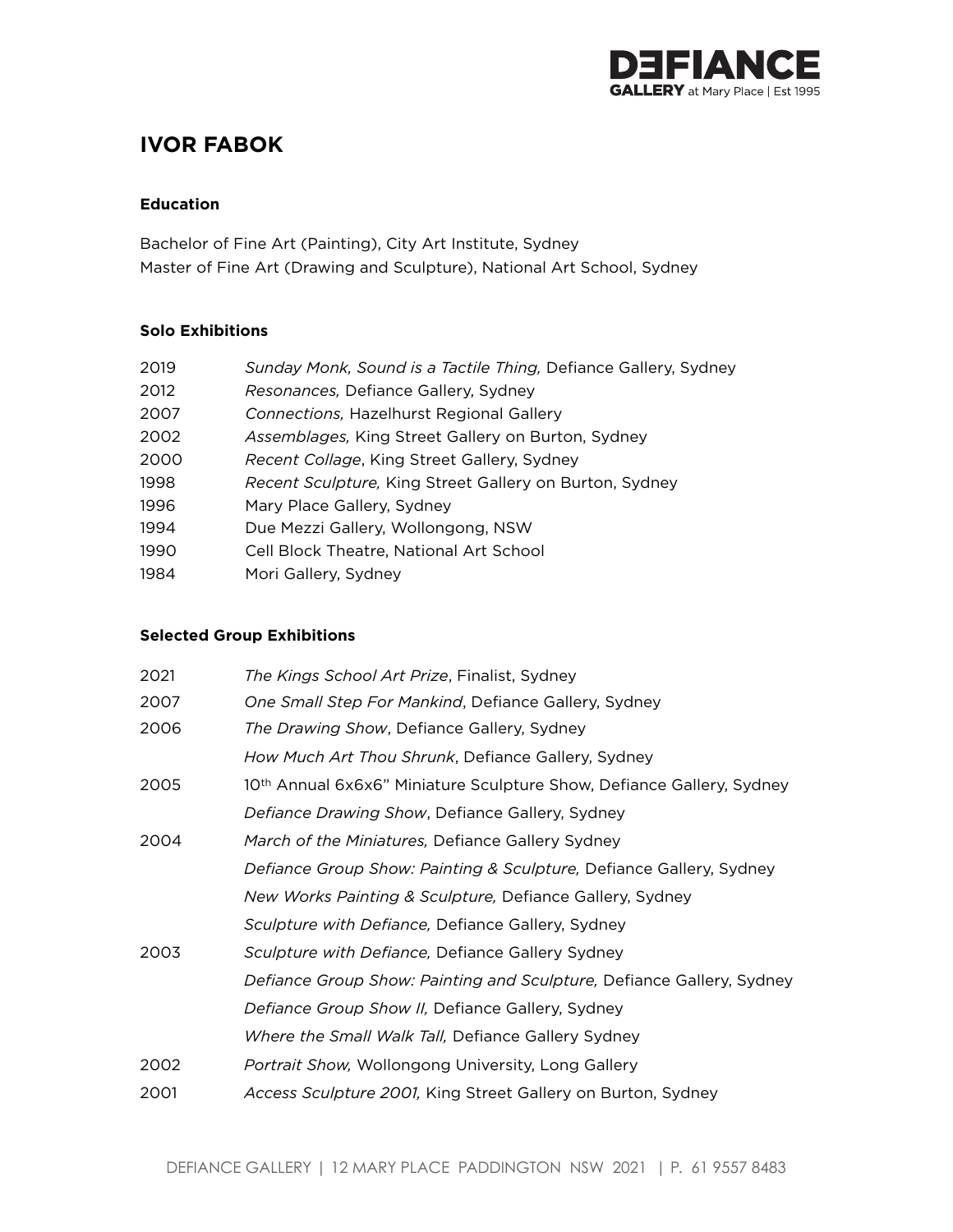| The Importance of Being Small, Defiance Gallery, Sydney                   |
|---------------------------------------------------------------------------|
| Local Knowledge, Wollongong Regional Art Gallery, NSW                     |
| Last Show of the Year, King Street Gallery on Burton, Sydney              |
| Still Life, King Street Gallery & Defiance Gallery, Sydney                |
| Drawn by Sculptors, Defiance Gallery, Sydney                              |
| Wasted, Project Space, Wollongong Regional Art Gallery, NSW               |
| Big Thoughts, Small Works, Defiance Gallery, Sydney                       |
| Local Knowledge, Wollongong Regiional Art Gallery, NSW                    |
| Figure in the Landscape, King Street Gallery and Defiance Gallery, Sydney |
| The Defiant 6, Defiance Gallery, Sydney                                   |
| Gallery Artists, King Street Gallery on Burton, Sydney                    |
| Partigaz, Wollongong Regional Art Gallery, NSW                            |
| A Box Show, Defiance Gallery, Sydney                                      |
| Six Inches is Big Enough, Defiance Gallery, Sydney                        |
| Sculptors Who Paint, Mary Place Gallery                                   |
| On & Off the Wall, Mary Place Gallery                                     |
| Staff Exhibitions, Cell Block Theatre, National Art School                |
| Artist & Child, Cell Block Theatre, National Art School                   |
| <i>Eight by Four, Mori Gallery</i>                                        |
|                                                                           |

## **Commissions**

| 2001 | American Express Building, Sydney |
|------|-----------------------------------|
| 2001 | Wollongong University, NSW        |
| 1989 | Hyatt Coolum, Queensland          |
| 1988 | Hyatt Coolum, Queensland          |

## **Bibliography**

| 2010 | Dr Greig, Ian: Sonic Vibrations of Place, ACUADS Magazine                                                                                                                       |
|------|---------------------------------------------------------------------------------------------------------------------------------------------------------------------------------|
| 2000 | Textures & Rhythms, World Sculpture News, Spring.                                                                                                                               |
| 1999 | Smee, Sebastian: Another Dimension, Sydney Morning Herald, July 15                                                                                                              |
| 1998 | Harris, Peter: With Both Hands Gladly, Recent Sculptures by Ivor Fabok -<br>A Critical Commentary.<br>James, Bruce: The Galleries - Self-criticism, Sydney Morning Herald, July |
|      | McDonald, John: Lip Service, Sydney Morning Herald, July 11                                                                                                                     |
| 1982 | Borlase, Nancy: Eight by Four, Sydney Morning Herald                                                                                                                            |